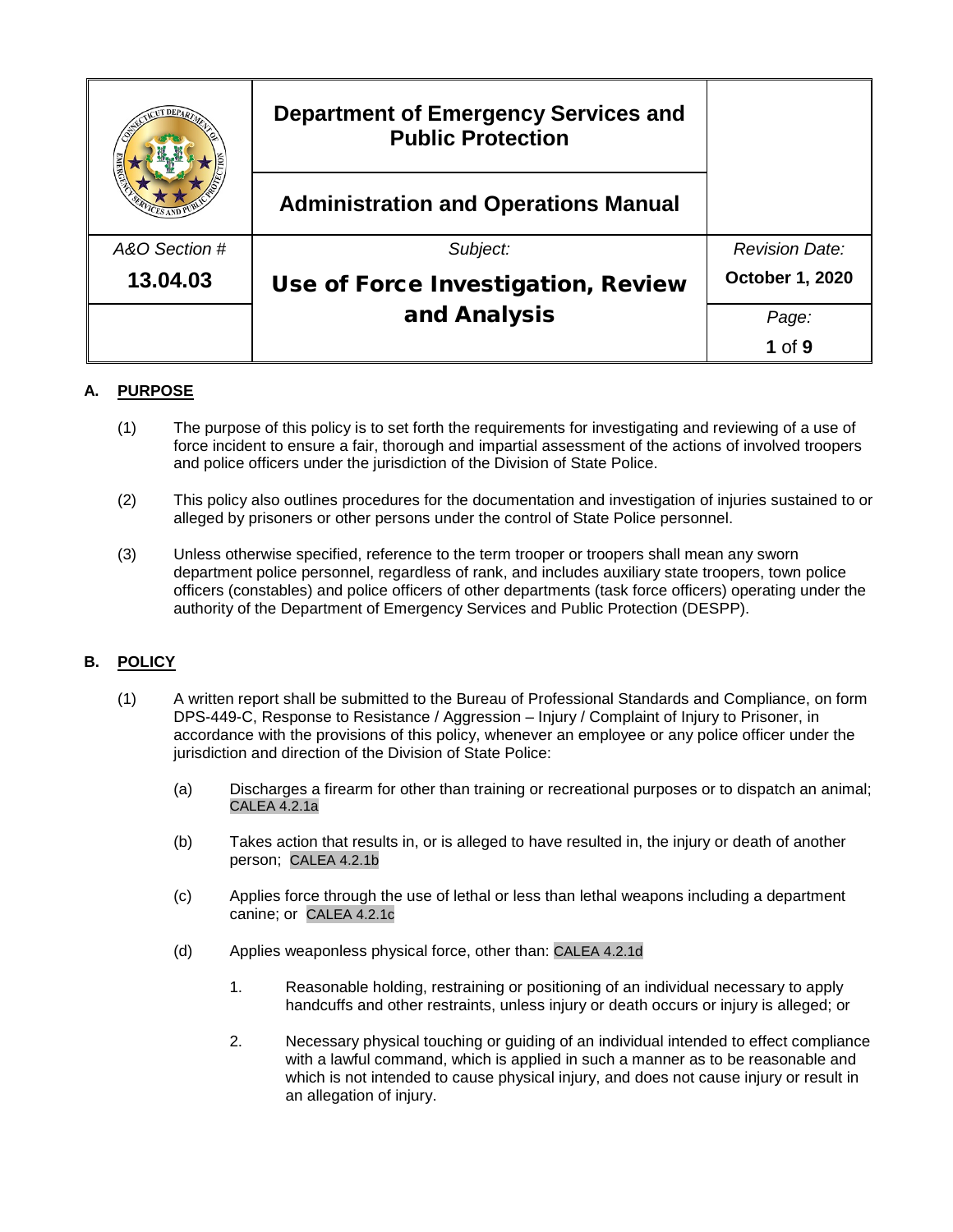- (e) Points a firearm at a subject, or points a conducted electrical weapon (CEW), whether in arc mode or the illumination of a laser sight onto a subject, as a show of force. *(Gov. Lamont Exec. Ord. #8, Part 2g)*
- (f) Observes or receives a report of any injury or complaint of injury to a prisoner in State Police custody, a person otherwise under the control of the State Police, or a person who is in the process of actively being taken into custody or control by the State Police.
	- 1. For instances in which troopers are jointly involved in the apprehension of a subject with officers from other non-DESPP law enforcement units, and the subject sustains injuries, and the State Police take or assume custody of the subject, a State Police supervisor shall investigate the injuries and document on form DPS-449-C the actions of department personnel as an injury to prisoner or use of force, as appropriate.
- (2) All such instances described in subsection B(1) above shall be investigated by a State Police supervisor who is not an involved party in the incident, and submitted through the chain of command for review. The primary purpose of the investigation is to determine whether the actions of the involved trooper(s) were justified, lawful and in compliance with department policy.
- (3) Such investigations shall normally be conducted by the on-duty shift supervisor, or in the case involving the actions of a specialized unit, the on-scene unit supervisor.
	- (a) In instances where the on-duty shift supervisor is an involved party, the Troop/Unit Commanding Officer shall direct another supervisor to conduct the investigation.
	- (b) Use of force incidents that involve serious physical injury, life threatening injuries or fatal injuries sustained by anyone involved in the application of force incident shall be investigated by a major crime supervisor, or other, uninvolved, qualified supervisor as determined by the Bureau of Professional Standards and Compliance, and shall also follow the required investigative procedures outlined in A&O § 5.2.
	- (c) In accordance with C.G.S. § 51-277a and Public Act 19-90 and July Special Session, Public Act 20-01 in instances in which a trooper or police officer uses deadly force upon another person or uses physical force in which such person dies, the Inspector General shall investigate and determine whether the use of physical force by the trooper was justifiable.
- (4) Investigating supervisors shall also ensure that accurate and thorough information regarding each use of force, show of force and injury to prisoner incident is entered into all appropriate systems and databases in a timely fashion to facilitate statutory reporting requirements and timely analysis of data.
- (5) The Office of Professional Standards and Support Services shall examine each Response to Resistance / Aggression – Injury / Complaint of Injury to Prisoner and shall prepare and publish an annual Use of Force report.

## **C. RESPONSIBILITIES OF INVOLVED TROOPERS**

Troopers involved in a use of force or show of force incident shall render medical aid, make required notifications to the duty supervisor and complete all necessary reports and tasks as indicated in A&O § 13.4.1 and other applicable manual sections, and as otherwise directed to by a supervisor.

## **D. INVESTIGATIVE RESPONSIBILITIES OF DUTY SUPERVISOR** CALEA 4.2.2

(1) The on-duty shift supervisor shall conduct an investigation in response to any situation involving the application of force on a suspect, regardless if the suspect sustained or reported injuries. The primary purpose of the investigation is to determine whether the actions of the involved trooper(s) were justified, lawful and in compliance with department policy.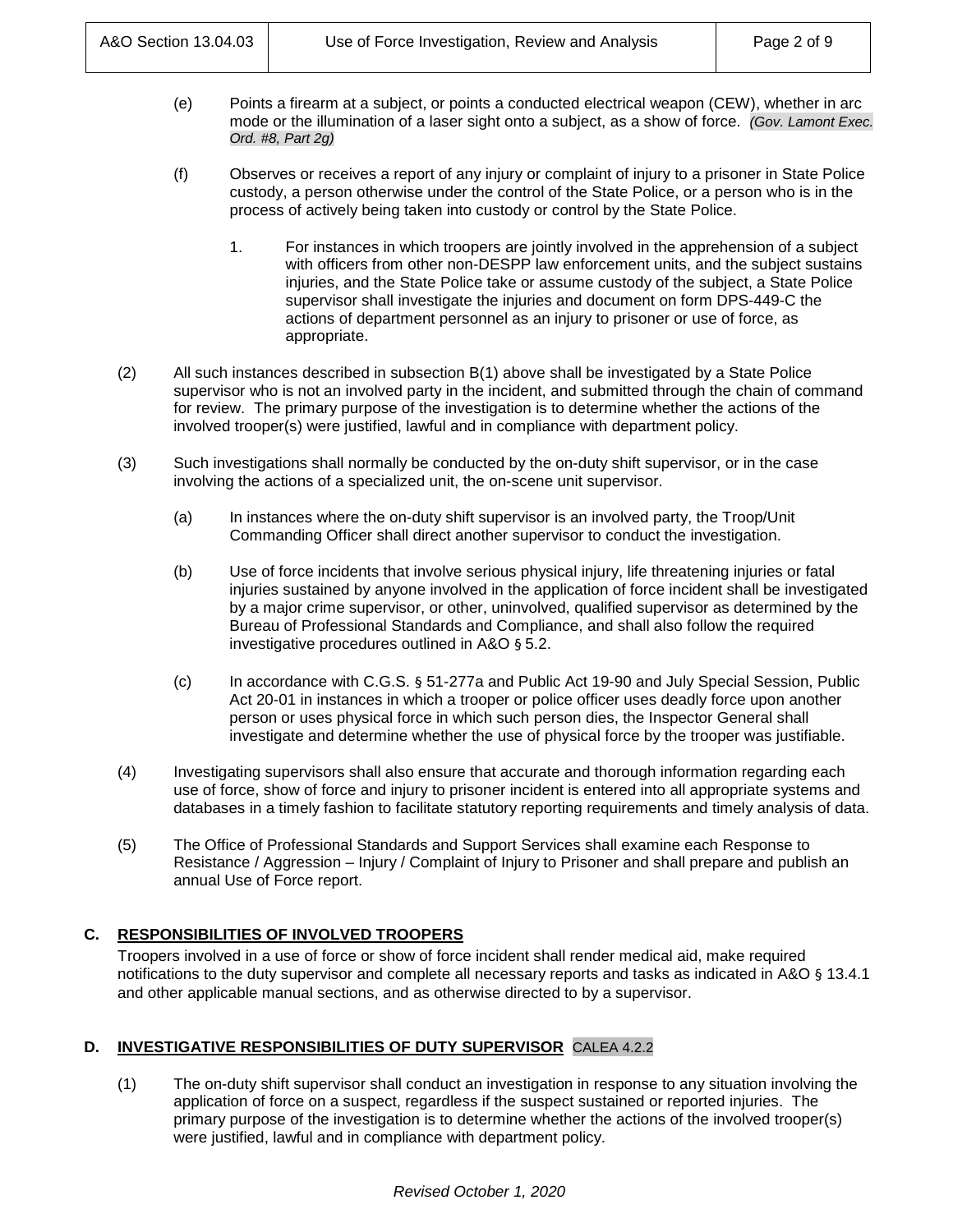- (a) The supervisor will conduct a thorough investigation and gather all of the facts and circumstances of the incident. The supervisor's administrative report shall provide a review and analysis of the incident. The supervisor will determine whether there is sufficient evidence which indicates the act or incident occurred and if so, were the actions of each involved trooper justified, lawful and in compliance with department policy; or do the facts and circumstances support the actions be investigated further.
- (2) The investigation of a use of force incident should include, but not be limited to:
	- (a) The supervisor responding to the scene, when feasible;
	- (b) Interviewing civilian witnesses to the incident and obtaining written statements from them;
	- (c) Requiring the involved trooper(s) prepare a detailed written report documenting the facts and circumstances that led that trooper to use force;
	- (d) Requiring any trooper(s) who witnessed the use of force to prepare a detailed written report documenting their actions and observations;
	- (e) An interview of the subject(s) whom force was used upon, conducted by the supervisor, when feasible;
	- (f) Soliciting consent to all pertinent medical records when applicable and if feasible;
		- 1. Attempt to obtain a medical release utilizing the Authorization to Disclose Health Information Form, DPS-198-C, and/or any other relevant medical release form, and a photocopy of the physician's report. In the event the subject refuses to sign the release, document this in the use of force investigative report, along with the name of the treating medical personnel.
	- (g) Documenting injuries, or lack thereof, sustained by the subject whom force was used upon, and any involved troopers;
		- 1. Every effort shall be made to obtain photographs of the subject and troopers.
		- 2. In the case where the injury(ies) sustained by the subject is in an area defined by the strip search protocols defined in C.G.S. § 54-33k, consent to photograph these areas shall be requested. If consent is denied, no further attempts shall be made to photograph the area in question and the report shall clearly document the attempt at consent and the subsequent refusal of the subject.
	- (h) Obtaining digital photographs of any departmental, public or private property damaged as a result of the use of force incident.
	- (i) Reviewing and preserving any Body Worn Camera (BWC), Mobile Video Recorder (MVR) and other known video/audio footage of the incident;
	- (j) Obtaining outside agency officer reports relative to the incident when applicable;
	- (k) Reviewing any Conducted Electrical Weapons (CEW) download data when applicable; and
	- (l) Considering all evidence (circumstantial, direct, physical evidence, etc.) that may be relevant to the investigation, and making credibility determinations, if feasible.
		- 1. Supervisors shall make all reasonable efforts to resolve material inconsistencies between statements (troopers, subject, witnesses, etc.), as well as inconsistencies between the level of force claimed by the trooper(s) and the subject's injuries.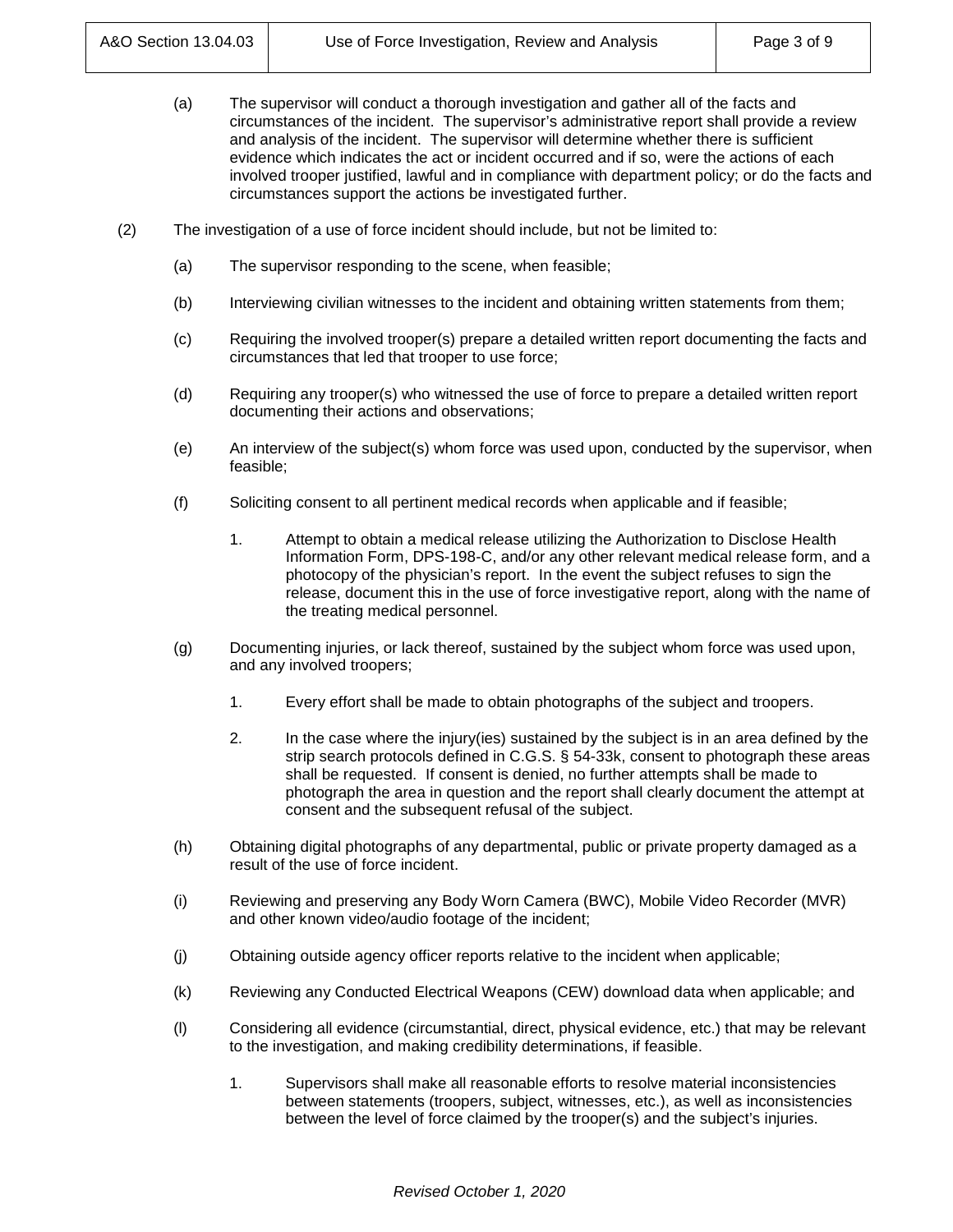- (3) The supervisor shall document the investigation by completing a report on form DPS-449-C, Response to Resistance or Aggression / Injury to Prisoner, electronically within the CAD/RMS system to be forwarded through the chain of command to the District or Bureau Commander within fourteen (14) days of the date of the incident. The narrative report will thoroughly and objectively document the use of force investigation. Items that shall be included in the report (either on the top of the form or contained within the narrative as appropriate) include:
	- (a) The supervisor's narrative description of the incident, including a precise description of the evidence that either justifies or fails to justify the trooper's conduct based on the supervisor's independent review of the facts and circumstances of the incident;
	- (b) A narrative summary of the investigative steps taken during the investigation, including but not limited to conducting a canvas for witnesses;
	- (c) Documentation of all evidence gathered, including names, addresses and phone numbers of the subject and witnesses to the incident. In situations in which there are no known witnesses, the report shall specifically state this fact. In situations in which witnesses were present but circumstances prevented the author of the report from determining the identification, phone number or address of those witnesses, the report shall state the reasons why. The report should also include all available identifying information for anyone who refuses to provide a statement;
	- (d) The names of all other troopers present at the scene when the use of force took place;
	- (e) A description of injuries incurred by the trooper or subject, and a description of any first aid and further medical care that was provided to the subject or anyone else that was injured during the event, and who this first aid and medical care were provided by;
	- (f) The identity of all audio/video recordings that exist, an acknowledgement that the supervisor reviewed them, and what recordings provided perspective of the incident;
	- (g) Documentation of any non-disciplinary corrective action taken;
	- (h) The investigating supervisor's evaluation of the use of force, based on the supervisor's review of the evidence gathered, including a determination of whether the officer's actions appear to be lawful, justified and in accordance with department policies;
		- 1. When appropriate, an assessment of the incident for training and tactics purposes may also be included.
- (4) Attachments that shall accompany the use of force report include:
	- (a) Force statements by all officers using or witnessing the use of force;
	- (b) A copy of all associated Incident Reports;
	- (c) A copy of any arrest reports;
	- (d) Copies of any hospital records if treatment was obtained;
	- (e) Copies of any photos or audio/video recordings associated with the incident; and
	- (f) Copies of any Conducted Electrical Weapons (CEW) download data, when applicable.

#### **E. OTHER RESPONSIBILITIES OF INVESTIGATING SUPERVISOR**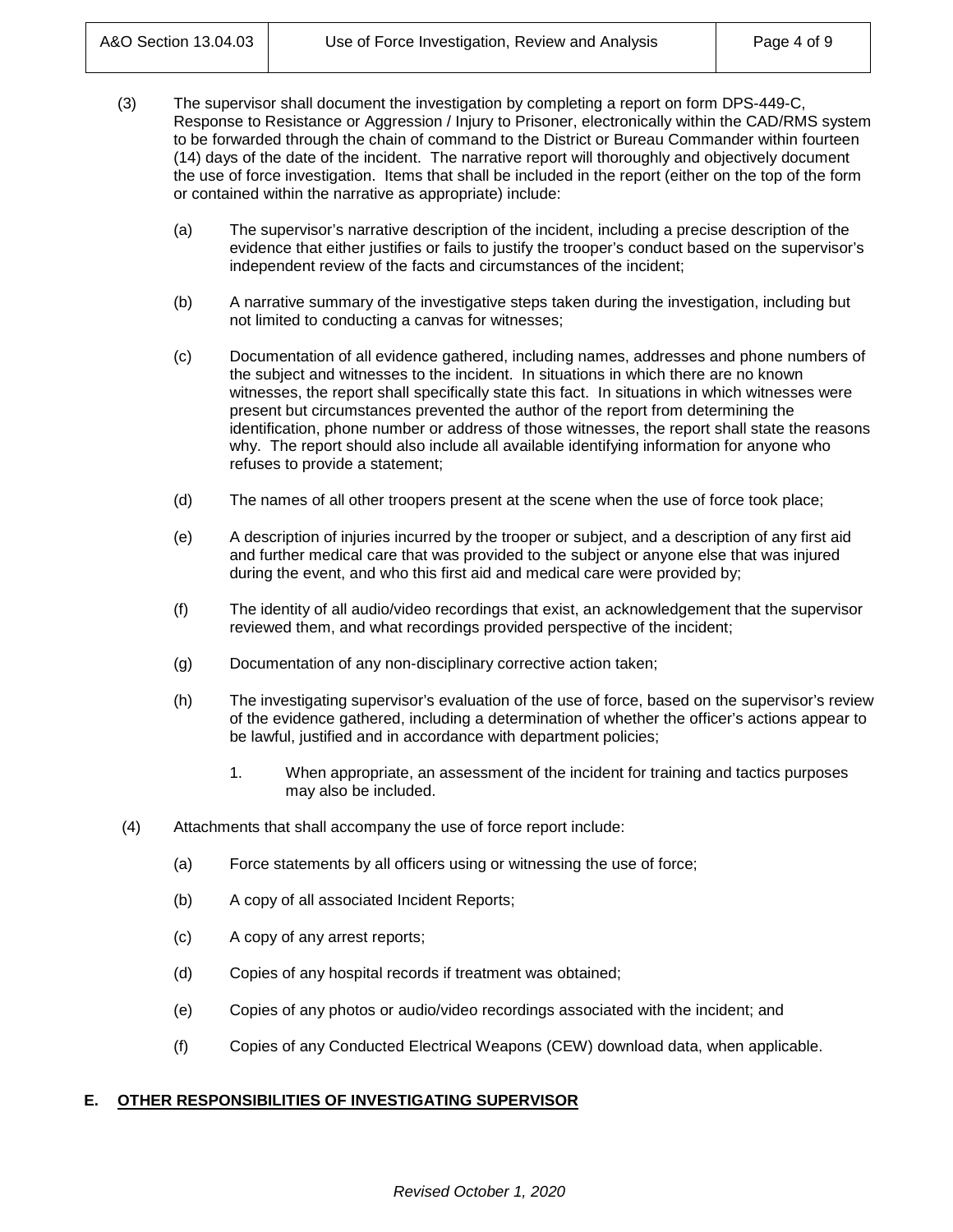- (1) In addition to the investigative responsibilities detailed in section D. above, upon learning of a use of force incident by a trooper, the on-duty shift supervisor shall be responsible for the following:
	- (a) Inquiring as to the injury status of all involved parties, ensuring that medical aid has been rendered, or is being rendered.
	- (b) Promptly notifying the troop/unit commanding officer of the incident and providing basic information to him/her no later than by the end of the shift.
	- (c) Depending on the nature of the incident, determining whether any procedures from A&O  $\S$ 4.10.4, Shooting and Other Traumatic Incidents, need to be employed (e.g. assigned support trooper(s), remove involved trooper from the scene, etc.).
	- (d) Ensure that a Type 7 Call for Service (CFS) event number has been created in CAD to track the incident.
		- 1. Both the Type 7 CFS event number and the originating CFS event number (criminal case, etc.) shall be cross referenced to one another.
		- 2. If more than one Type 7 reportable event (i.e.; pursuit, use of force, OSHIR, etc.) originates from the same event/incident, a single Type 7 CFS event number shall be used to collectively track, document and investigate all related administrative reportables.
	- (e) Completing a brief synopsis of the incident for inclusion in the next available Morning Report.

### **F. RESPONSIBILITIES OF TROOP/UNIT COMMANDER**

- (1) The Troop/Unit Commander shall thoroughly examine the duty supervisor's use of force investigative review within twenty-one (21) days of the date of the incident for:
	- (a) Whether the conclusions reached by the investigating supervisor as to the use of force by each involved trooper were justified and lawful;
	- (b) Consistency with department policy and training methods taught by the State Police Training Academy;
	- (c) Submission of required documentation and related evidence; and
	- (d) Completion and accuracy of all required demographic and statistical information to ensure accurate reporting.
- (2) Return for correction to the duty supervisor any use of force investigation that is incomplete, contains errors and/or is not supported by a preponderance of the evidence.
	- (a) Address any discrepancies, confusion or lack of relevant information
	- (b) Document the specific evidence to support the correction or modification
- (3) Promptly refer misconduct or potential criminal conduct to the chain of command and the Bureau of Professional Standards and Compliance.
- (4) The Troop/Unit Commander shall forward the investigation to the attention of the District/Bureau Commander for review.

#### **G. RESPONSIBILITIES OF DISTRICT/BUREAU COMMANDER**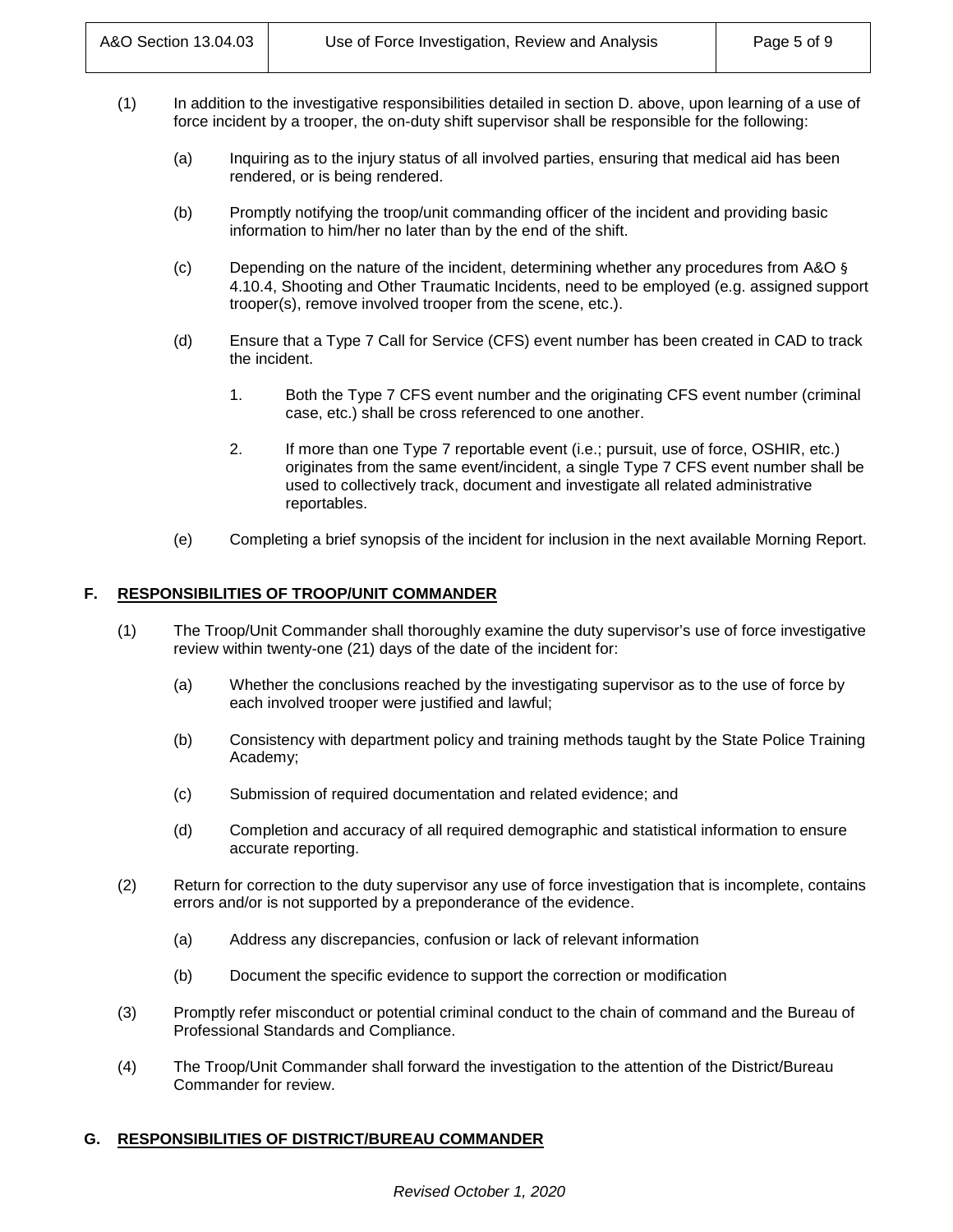- (1) The District/Bureau Commander shall review the investigation documented in the DPS-449-C to determine whether the supervisor came to a conclusion that is consistent with department policy and procedure, whether further administrative review/investigation is warranted, or whether any training or corrective action is necessary.
- (2) After a review by the District or Bureau Commander having jurisdiction over the incident, the original DPS-449-C form and any attachments shall be forwarded to the Bureau of Professional Standards and Compliance for analysis, review and approval within twenty-eight (28) days of the date of the incident.

### **H. RESPONSIBILITIES OF COMMANDING OFFICER OF PROFESIONAL STANDARDS**

(1) The Bureau of Professional Standards and Compliance shall examine each Response to Resistance or Aggression / Injury to Prisoner report to help identify trends, improve training and employee safety and provide timely information for the agency in addressing use of force issues with the public.

### **I. INJURIES OR COMPLAINTS OF INJURIES TO PRISONERS**

- (1) Upon a supervisor being made aware of an injury or a complaint of injury to a prisoner in State Police custody, a person otherwise under the control of State Police, or a person who is in the process of actively being taken into custody or control by State Police, the supervisor shall investigate the facts and circumstances and submit a detailed administrative report documenting the investigation and circumstances specifically pertaining to the trooper's actions, including any response to resistance / aggression if applicable.
	- (a) Ensure that a Type 7 Call for Service (CFS) event number has been created in CAD to track the incident.
		- 1. Both the Type 7 CFS event number and the originating CFS event number (criminal case, etc.) shall be cross referenced to one another.
		- 2. If more than one Type 7 reportable event (i.e.; pursuit, use of force, OSHIR, etc.) originates from the same event/incident, a single Type 7 CFS event number shall be used to collectively track, document and investigate all related administrative reportables.
			- [a] In instances where an injury or complaint of injury to a prisoner is a result of the application of force by a trooper, the investigation shall be included as part of the supervisor's force review as detailed above in sections D. and E. No additional administrative tracking or reporting is necessary.
- (2) The investigative steps and reporting and documentation procedures shall follow all applicable steps listed within sections D. and E. regarding use of force investigations.
	- (a) Additionally, the date and time at which the individual reported injury or complaint of injury, and to whom, shall be recorded within the narrative of the report.
- (3) The supervisor shall document the investigation by completing a report on form DPS-449-C, Response to Resistance or Aggression / Injury to Prisoner, electronically within the CAD/RMS system to be forwarded through the chain of command to the District or Bureau Commander within fourteen (14) days of the date of the incident.
- (4) Within twenty-one (21) days of the date of the incident, the Troop/Unit Commander shall thoroughly examine the duty supervisor's investigative review of the incident consistent with the procedures outlined in section F. above regarding use of force investigations.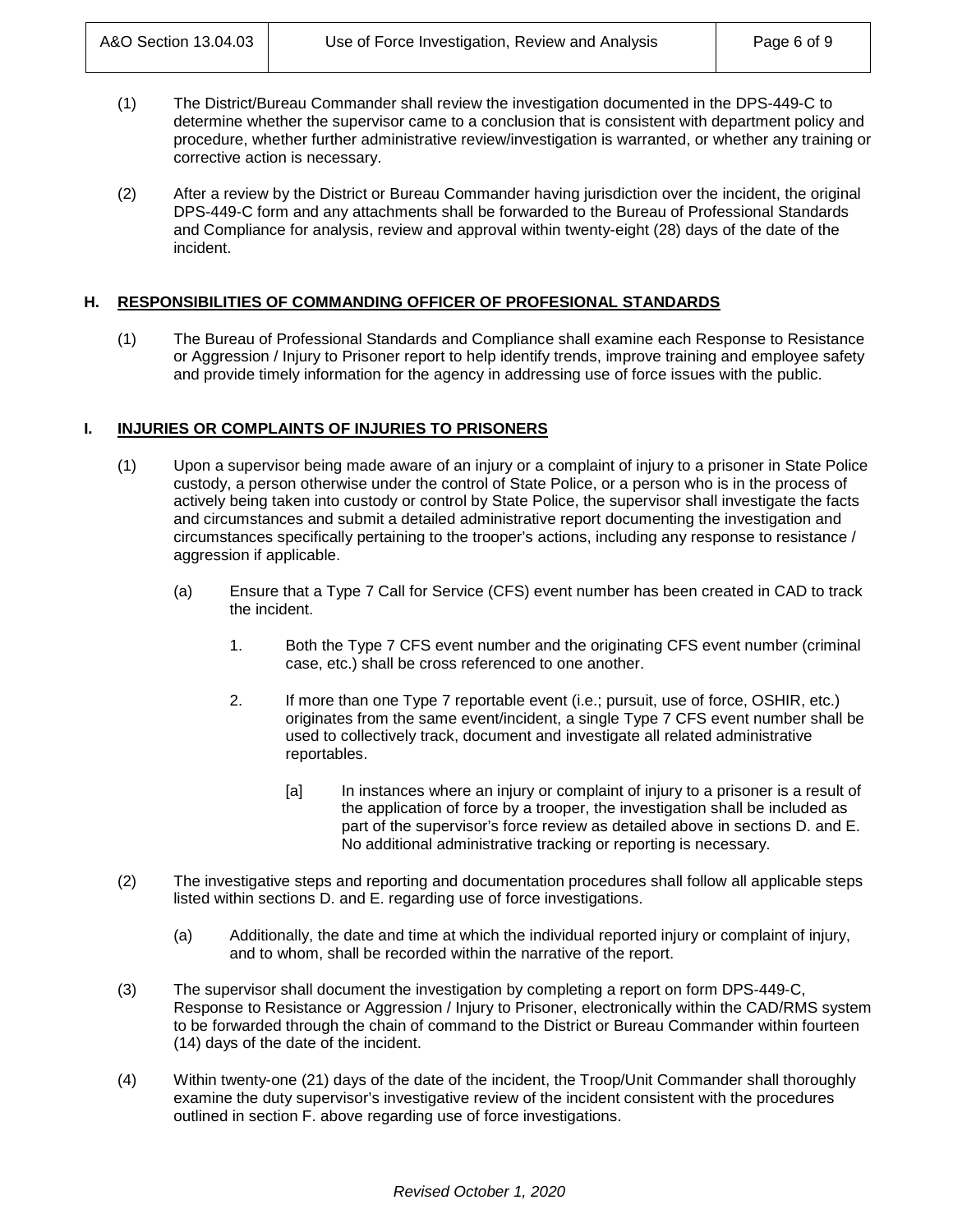- (5) Within twenty-eight (28) days of the date of the incident, the District/Bureau Commander shall review the investigation documented in the DPS-449-C consistent with the procedures outlined in section G. above regarding use of force investigations.
	- (a) After a review by the District or Bureau Commander having jurisdiction over the incident, and any necessary corrections or updates have been made, the original DPS-449-C form and any attachments shall be forwarded to the Bureau of Professional Standards and Compliance for analysis, review and approval within twenty-eight (28) days of the date of the incident.

### **J. USE OF DEADLY FORCE AND OTHER POLICE ACTIONS RESULTING IN DEATH OR SERIOUS INJURY**

While competent and responsible use of force investigations are critical for maintaining the public's confidence in a law enforcement agency, instances in which police use deadly force or police action results in death or serious injury often have heightened significance within the broader community.

### (1) **Criminal investigative authority**

The Office of the Inspector General, an independent office within the Division of Criminal Justice, is responsible for conducting investigations related to uses of force by police that result in death, all uses of deadly force by peace officers, deaths of persons in custody of the agency, and instances where a police officer fails to intervene and report in a use of force incident as required by C.G.S. § 7-282e. The Inspector General also serves as the prosecuting authority in most of these instances.

#### (a) **Use of deadly force or use of force resulting in death**

Whenever a peace officer in the performance of his or her duties uses physical force upon another person and such person dies as a result thereof or uses deadly force, as defined in C.G.S. § 53a-3, upon another person, the Inspector General shall investigate and determine whether the use of physical force by the peace officer was justifiable under C.G.S. § 53a-22.

#### (b) **Death of any person in care, custody or control of the department**

Whenever a person dies in DESPP custody or the custody of a trooper, the Inspector General shall investigate and determine whether physical force was used by a peace officer upon the deceased person, and if so, whether the use of physical force by the peace officer was justifiable under C.G.S. § 53a-22.

- 1. In accordance with C.G.S. § 4-8a, each department head shall promptly notify the Division of Criminal Justice of any death of a person in the care, custody or control of any person or entity under the jurisdiction of DESPP.
- 2. Such deaths of persons in the care, custody or control of DESPP personnel shall be immediately reported through the chain of command to the Commissioner to facilitate this notification requirement.
- $(c)$  For incidents investigated under subsections  $J(1)(a)$  and  $J(1)(b)$  above, the Inspector General shall request the appropriate law enforcement agency to provide such assistance as is necessary to determine the circumstances of the incident.
	- 1. In instances where investigators from the Division of State Police are requested to provide assistance, the Commanding Officer of the Division of State Police shall determine the appropriate personnel and equipment resources to provide, pursuant to the request.
	- 2. Due to the size, expertise and resources of the agency, the Division of State Police may be called upon by the Inspector General to assist in investigations of deadly force applications or other police action death investigations involving the actions of peace officers from other law enforcement agencies.

#### (2) **Administrative investigative authority**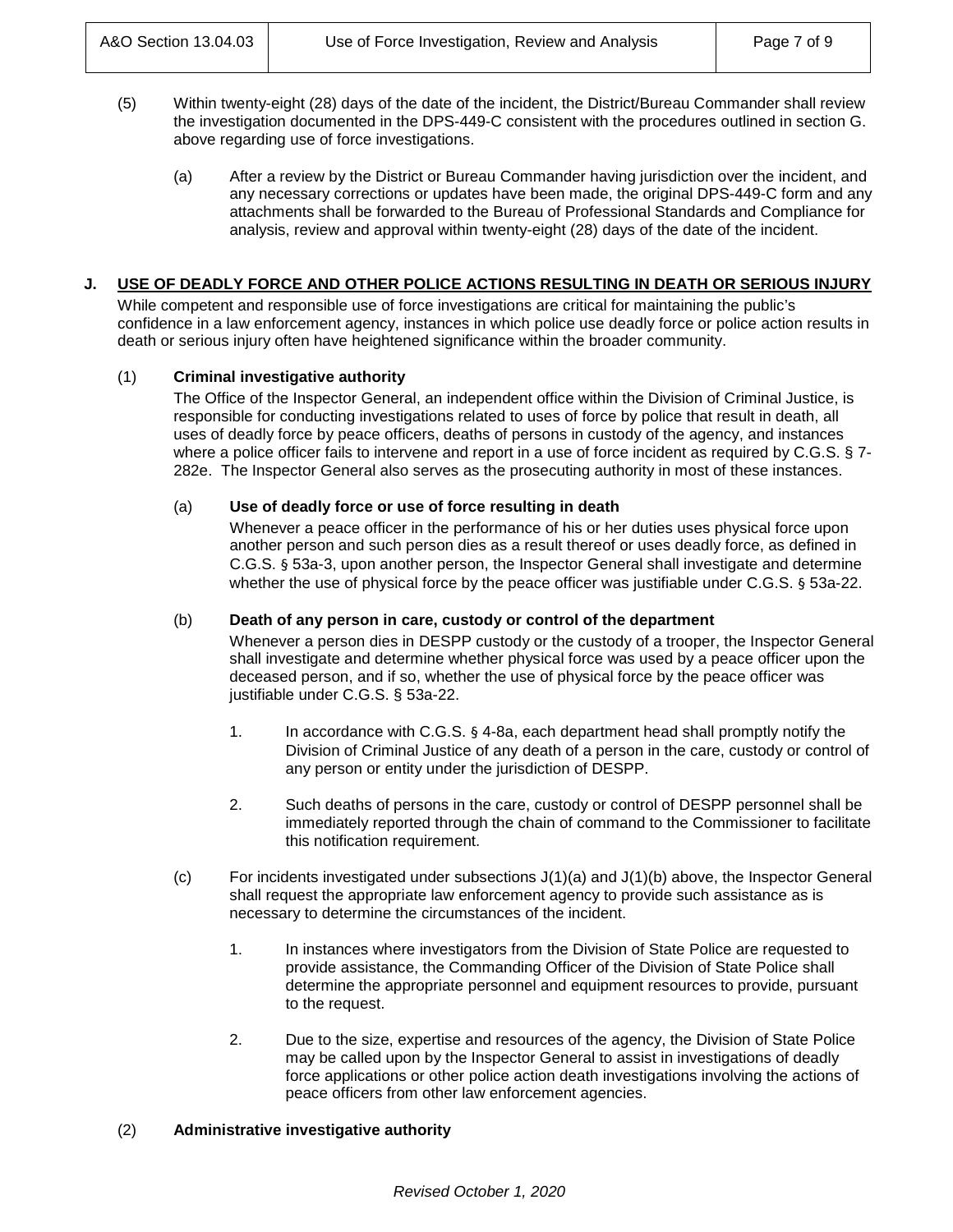- (a) The Connecticut State Police Bureau of Professional Standards has responsibility for oversight of the administrative investigation of deadly force incidents and related events involving troopers, police officers under the jurisdiction and direction of the Division of State Police, and other employees, to include:
	- 1. When a trooper's action(s) or use of force results in, or is alleged to have resulted in, the death of anyone;
	- 2. When a trooper discharges a firearm, intentionally or unintentionally under any circumstances, except for training or recreational purposes and other exceptions provided in A&O § 13.4.1G(3);
	- 3. Anytime a person suffers death or serious physical injury while in State Police custody; and
	- 4. When the circumstances would suggest to a reasonable person that a connection exists between the trooper's action and a serious injury or death to another person (e.g. temporal proximity).
- (b) It should be noted that according to July Special Session, Public Act 20-01, the Police Officer Standards and Training Council (POSTC) may cancel, revoke or suspend any certificate of a police officer for several reasons, including the certificate holder having been found to used physical force on another person in a manner that is excessive or used physical force in a manner found to not be justifiable. POSTC may also censure the holder of such certificate.

## (3) **Media Relations and dissemination of public information**

- (a) In the early stages of an investigation, State Police Media Relations shall, to the extent feasible, collaborate/coordinate with the Office of the Inspector General, and any involved police departments for dissemination of press releases and providing timely information to the public.
- (b) The Media Relations Unit shall reference standing orders and directives pertaining to critical incident communications plans to determine which agencies will be handling media inquiries regarding the incident.

#### (4) **Training for agency personnel regarding police action deaths and similar Incidents**

- (a) Agency personnel who by virtue of their positions (e.g. Major Crime Van supervisor) have responsibility for managing incidents involving the use of force involving death or serious injury shall receive process training. This training may be accomplished through new supervisor training or any other method deemed suitable by the State Police Training Academy.
- (b) All sworn personnel, and any other personnel potentially impacted, shall receive awareness training regarding an overview of police action death investigations at least once every four (4) years. This may be in the form of presentations, training bulletin, policy review, etc., as deemed suitable by the State Police Training Academy.

## **K. REPORTING AND INVESTIGATING UNREASONABLE, EXCESSIVE OR ILLEGAL FORCE**

- (1) When anyone reports to a supervisor an unreasonable, excessive or illegal force incident, the supervisor shall immediately inform the troop/unit commanding officer of the allegation of unreported or unreasonable, excessive or illegal force.
	- (a) The supervisor shall take reasonable actions to preserve evidence and identify witnesses in order to facilitate an investigation.